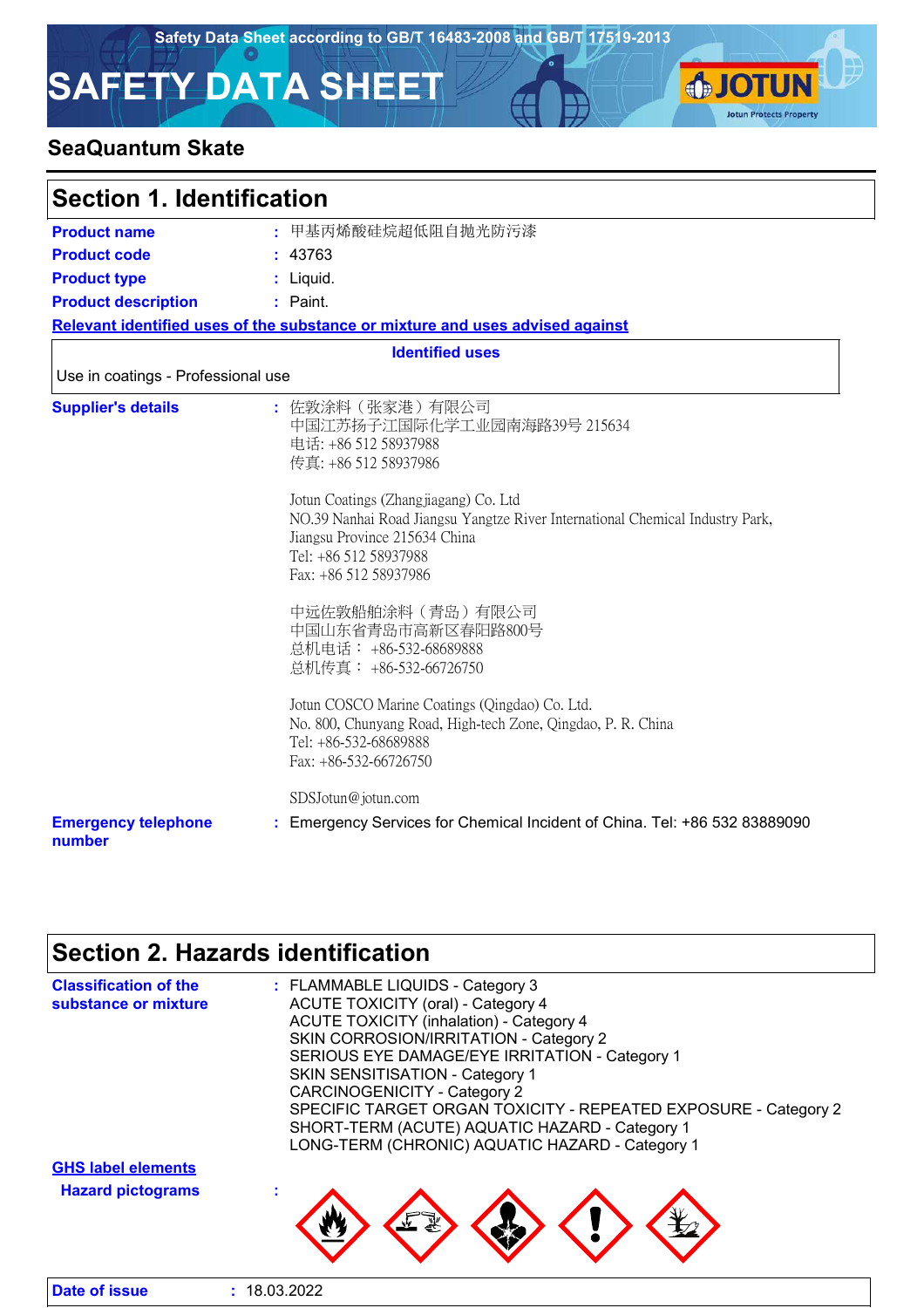| <b>Signal word</b>              | : Danger.                                                                                                                                                                                                                                                                                                                                                                                                                                                                                                                                                                                                                     |
|---------------------------------|-------------------------------------------------------------------------------------------------------------------------------------------------------------------------------------------------------------------------------------------------------------------------------------------------------------------------------------------------------------------------------------------------------------------------------------------------------------------------------------------------------------------------------------------------------------------------------------------------------------------------------|
| <b>Hazard statements</b>        | : H226 - Flammable liquid and vapour.<br>H302 + H332 - Harmful if swallowed or if inhaled.<br>H315 - Causes skin irritation.<br>H317 - May cause an allergic skin reaction.<br>H318 - Causes serious eye damage.<br>H351 - Suspected of causing cancer.<br>H373 - May cause damage to organs through prolonged or repeated exposure.<br>(nervous system)<br>H410 - Very toxic to aquatic life with long lasting effects.                                                                                                                                                                                                      |
| <b>Precautionary statements</b> |                                                                                                                                                                                                                                                                                                                                                                                                                                                                                                                                                                                                                               |
| <b>Prevention</b>               | : P201 - Obtain special instructions before use.<br>P280 - Wear protective gloves, protective clothing and eye or face protection.<br>P210 - Keep away from heat, hot surfaces, sparks, open flames and other ignition<br>sources. No smoking.<br>P273 - Avoid release to the environment.<br>P260 - Do not breathe vapour.<br>P270 - Do not eat, drink or smoke when using this product.                                                                                                                                                                                                                                     |
| <b>Response</b>                 | : P391 - Collect spillage.<br>P308 + P313 - IF exposed or concerned: Get medical advice or attention.<br>P304 + P312 - IF INHALED: Call a POISON CENTER or doctor if you feel unwell.<br>P362 + P364 - Take off contaminated clothing and wash it before reuse.<br>P302 + P352 - IF ON SKIN: Wash with plenty of water.<br>P333 + P313 - If skin irritation or rash occurs: Get medical advice or attention.<br>P305 + P351 + P338, P310 - IF IN EYES: Rinse cautiously with water for several<br>minutes. Remove contact lenses, if present and easy to do. Continue rinsing.<br>Immediately call a POISON CENTER or doctor. |
| <b>Storage</b>                  | : P403 + P235 - Store in a well-ventilated place. Keep cool.                                                                                                                                                                                                                                                                                                                                                                                                                                                                                                                                                                  |
| <b>Disposal</b>                 | : P501 - Dispose of contents and container in accordance with all local, regional,<br>national and international regulations.                                                                                                                                                                                                                                                                                                                                                                                                                                                                                                 |
| In compliance                   | : IMO Antifouling System Convention compliant (AFS/CONF/26).                                                                                                                                                                                                                                                                                                                                                                                                                                                                                                                                                                  |
|                                 |                                                                                                                                                                                                                                                                                                                                                                                                                                                                                                                                                                                                                               |

### **Section 3. Composition/information on ingredients**

| Substance/mixture                              | ٠. | Mixture           |
|------------------------------------------------|----|-------------------|
| <b>Other means of</b><br><b>identification</b> |    | : Not available.  |
| <b>CAS number/other identifiers</b>            |    |                   |
| <b>CAS number</b>                              |    | : Not applicable. |
| <b>EC</b> number                               |    | : Mixture.        |
| <b>Product code</b>                            |    | : 43763           |
| Ingradiant nama                                |    |                   |

| Ingredient name             | $\frac{9}{6}$ | <b>CAS number</b> |
|-----------------------------|---------------|-------------------|
| dicopper oxide              | l≤60          | 1317-39-1         |
| xylene                      | ≤30           | 1330-20-7         |
| ethylbenzene                | $\leq 5$      | 100-41-4          |
| l zinc oxide                | ≤5            | 1314-13-2         |
| l colophonv                 | 5≤ا           | 8050-09-7         |
| hydrocarbons, C9, aromatics | ≤5            | 64742-95-6        |
| copper pyrithione           | ≤5            | 14915-37-8        |

**There are no additional ingredients present which, within the current knowledge of the supplier and in the concentrations applicable, are classified as hazardous to health or the environment and hence require reporting in this section.**

**Occupational exposure limits, if available, are listed in Section 8.**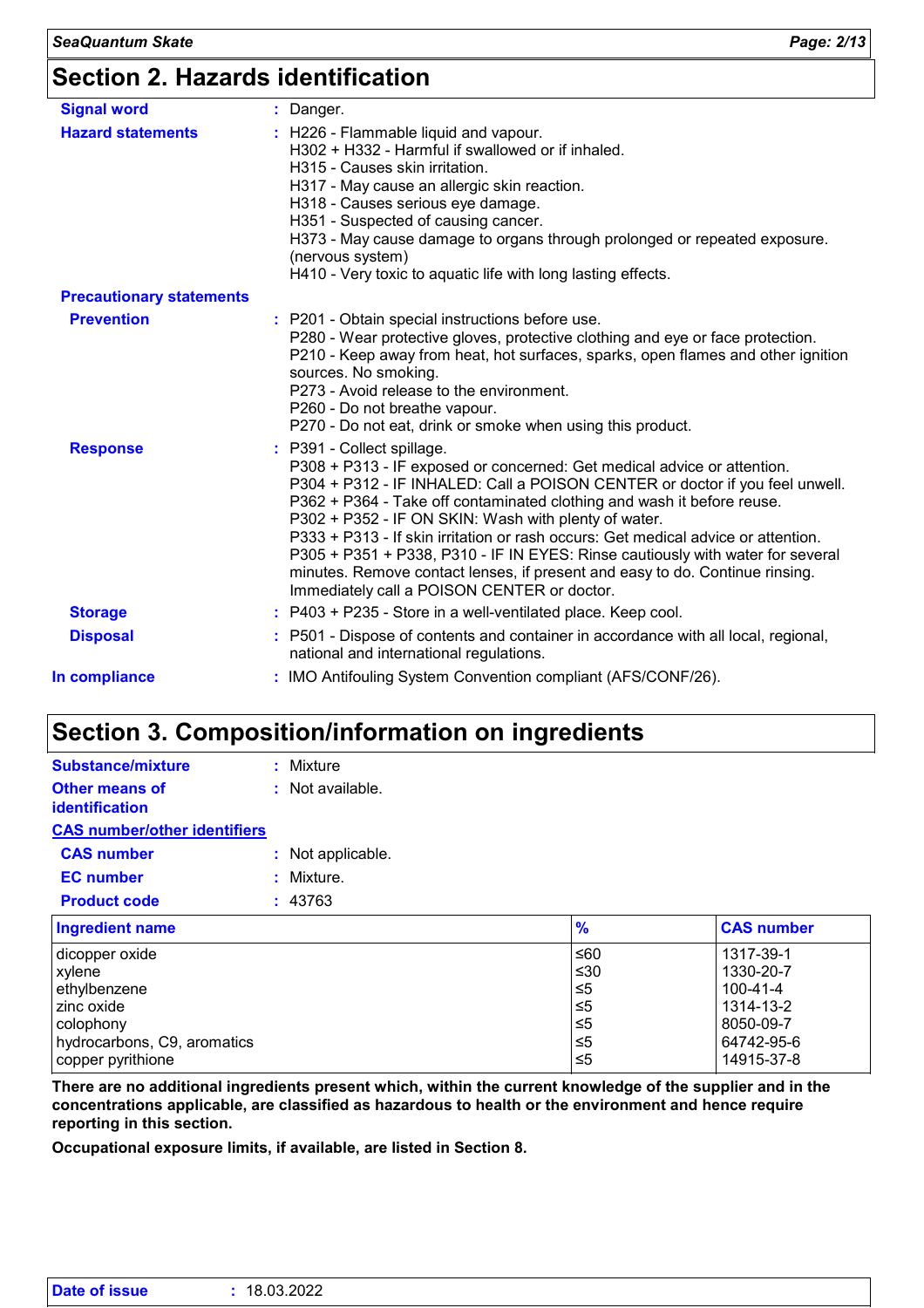# **Section 4. First aid measures**

| <b>Description of necessary first aid measures</b> |                                                                                                                                                                                                                                                                                                                                                                                                                                                                                                                                                                                                                                                                                                                                                                                                                                                                                                               |
|----------------------------------------------------|---------------------------------------------------------------------------------------------------------------------------------------------------------------------------------------------------------------------------------------------------------------------------------------------------------------------------------------------------------------------------------------------------------------------------------------------------------------------------------------------------------------------------------------------------------------------------------------------------------------------------------------------------------------------------------------------------------------------------------------------------------------------------------------------------------------------------------------------------------------------------------------------------------------|
| <b>Eye contact</b>                                 | : Get medical attention immediately. Call a poison center or physician. Immediately<br>flush eyes with plenty of water, occasionally lifting the upper and lower eyelids.<br>Check for and remove any contact lenses. Continue to rinse for at least 10 minutes.<br>Chemical burns must be treated promptly by a physician.                                                                                                                                                                                                                                                                                                                                                                                                                                                                                                                                                                                   |
| <b>Inhalation</b>                                  | Get medical attention immediately. Call a poison center or physician. Remove<br>victim to fresh air and keep at rest in a position comfortable for breathing. If it is<br>suspected that fumes are still present, the rescuer should wear an appropriate mask<br>or self-contained breathing apparatus. If not breathing, if breathing is irregular or if<br>respiratory arrest occurs, provide artificial respiration or oxygen by trained personnel.<br>It may be dangerous to the person providing aid to give mouth-to-mouth<br>resuscitation. If unconscious, place in recovery position and get medical attention<br>immediately. Maintain an open airway. Loosen tight clothing such as a collar, tie,<br>belt or waistband. In case of inhalation of decomposition products in a fire,<br>symptoms may be delayed. The exposed person may need to be kept under<br>medical surveillance for 48 hours. |
| <b>Skin contact</b>                                | : Get medical attention immediately. Call a poison center or physician. Wash with<br>plenty of soap and water. Remove contaminated clothing and shoes. Wash<br>contaminated clothing thoroughly with water before removing it, or wear gloves.<br>Continue to rinse for at least 10 minutes. Chemical burns must be treated promptly<br>by a physician. In the event of any complaints or symptoms, avoid further exposure.<br>Wash clothing before reuse. Clean shoes thoroughly before reuse.                                                                                                                                                                                                                                                                                                                                                                                                               |
| <b>Ingestion</b>                                   | Get medical attention immediately. Call a poison center or physician. Wash out<br>mouth with water. Remove dentures if any. If material has been swallowed and the<br>exposed person is conscious, give small quantities of water to drink. Stop if the<br>exposed person feels sick as vomiting may be dangerous. Do not induce vomiting<br>unless directed to do so by medical personnel. If vomiting occurs, the head should<br>be kept low so that vomit does not enter the lungs. Chemical burns must be treated<br>promptly by a physician. Never give anything by mouth to an unconscious person.<br>If unconscious, place in recovery position and get medical attention immediately.<br>Maintain an open airway. Loosen tight clothing such as a collar, tie, belt or<br>waistband.                                                                                                                  |
| Most important symptoms/effects, acute and delayed |                                                                                                                                                                                                                                                                                                                                                                                                                                                                                                                                                                                                                                                                                                                                                                                                                                                                                                               |
| <b>Potential acute health effects</b>              |                                                                                                                                                                                                                                                                                                                                                                                                                                                                                                                                                                                                                                                                                                                                                                                                                                                                                                               |
| <b>Eye contact</b>                                 | : Causes serious eye damage.                                                                                                                                                                                                                                                                                                                                                                                                                                                                                                                                                                                                                                                                                                                                                                                                                                                                                  |
| <b>Inhalation</b>                                  | : Harmful if inhaled.                                                                                                                                                                                                                                                                                                                                                                                                                                                                                                                                                                                                                                                                                                                                                                                                                                                                                         |
| <b>Skin contact</b>                                | : Causes skin irritation. May cause an allergic skin reaction.                                                                                                                                                                                                                                                                                                                                                                                                                                                                                                                                                                                                                                                                                                                                                                                                                                                |
| <b>Ingestion</b>                                   | : Harmful if swallowed.                                                                                                                                                                                                                                                                                                                                                                                                                                                                                                                                                                                                                                                                                                                                                                                                                                                                                       |
| Over-exposure signs/symptoms                       |                                                                                                                                                                                                                                                                                                                                                                                                                                                                                                                                                                                                                                                                                                                                                                                                                                                                                                               |
| <b>Eye contact</b>                                 | : Adverse symptoms may include the following:<br>pain<br>watering<br>redness                                                                                                                                                                                                                                                                                                                                                                                                                                                                                                                                                                                                                                                                                                                                                                                                                                  |
| <b>Inhalation</b>                                  | : No specific data.                                                                                                                                                                                                                                                                                                                                                                                                                                                                                                                                                                                                                                                                                                                                                                                                                                                                                           |
| <b>Skin contact</b>                                | : Adverse symptoms may include the following:<br>pain or irritation<br>redness<br>blistering may occur                                                                                                                                                                                                                                                                                                                                                                                                                                                                                                                                                                                                                                                                                                                                                                                                        |
| <b>Ingestion</b>                                   | Adverse symptoms may include the following:<br>stomach pains                                                                                                                                                                                                                                                                                                                                                                                                                                                                                                                                                                                                                                                                                                                                                                                                                                                  |
|                                                    | Indication of immediate medical attention and special treatment needed, if necessary                                                                                                                                                                                                                                                                                                                                                                                                                                                                                                                                                                                                                                                                                                                                                                                                                          |
| <b>Notes to physician</b>                          | : In case of inhalation of decomposition products in a fire, symptoms may be delayed.<br>The exposed person may need to be kept under medical surveillance for 48 hours.                                                                                                                                                                                                                                                                                                                                                                                                                                                                                                                                                                                                                                                                                                                                      |
| <b>Specific treatments</b>                         | : No specific treatment.                                                                                                                                                                                                                                                                                                                                                                                                                                                                                                                                                                                                                                                                                                                                                                                                                                                                                      |
| <b>Protection of first-aiders</b>                  | : No action shall be taken involving any personal risk or without suitable training. If it<br>is suspected that fumes are still present, the rescuer should wear an appropriate<br>mask or self-contained breathing apparatus. It may be dangerous to the person<br>providing aid to give mouth-to-mouth resuscitation. Wash contaminated clothing                                                                                                                                                                                                                                                                                                                                                                                                                                                                                                                                                            |

| Date of issue | : 18.03.2022 |  |  |  |
|---------------|--------------|--|--|--|
|---------------|--------------|--|--|--|

thoroughly with water before removing it, or wear gloves.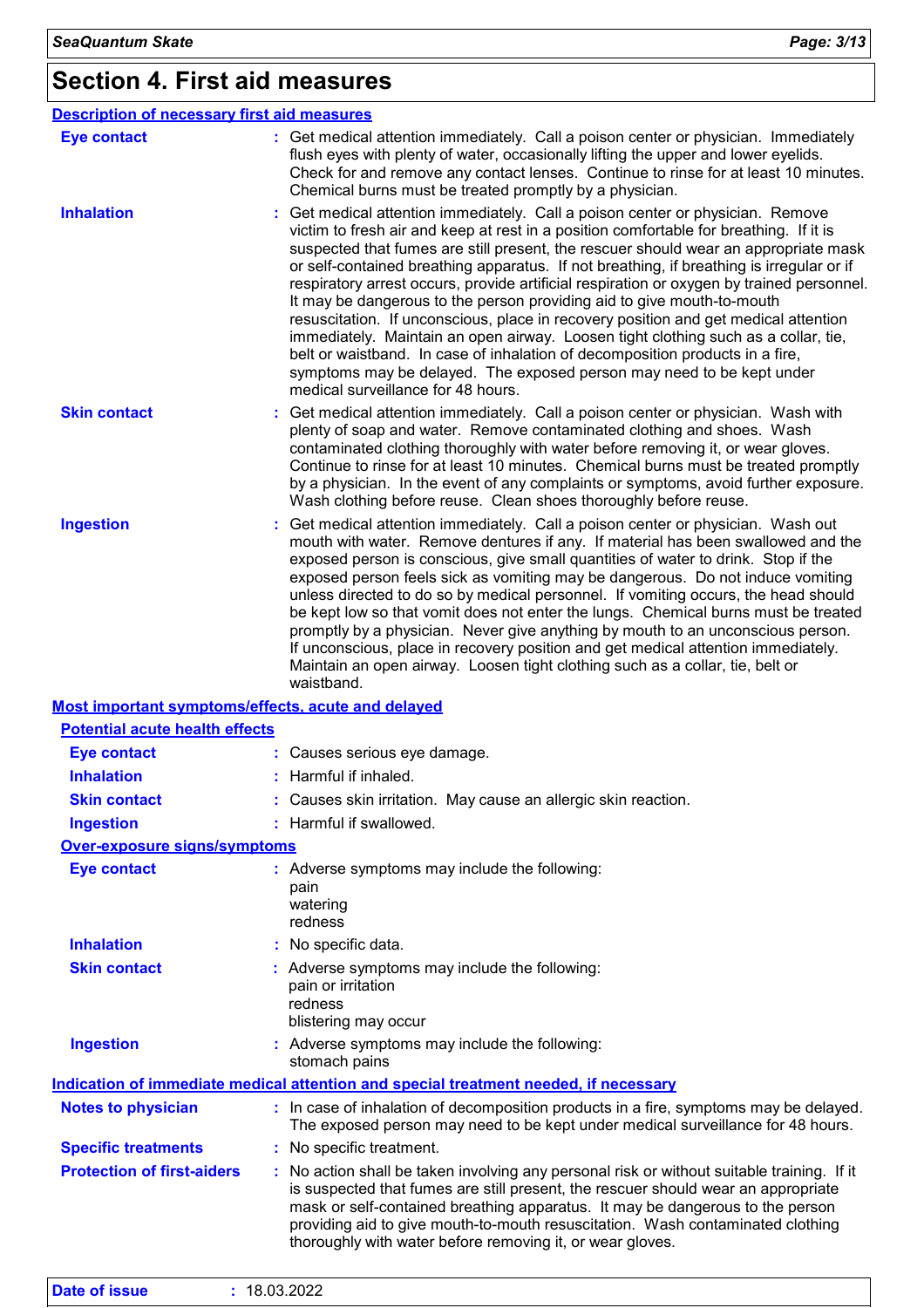### **Section 4. First aid measures**

**See toxicological information (Section 11)**

### **Section 5. Firefighting measures**

| <b>Extinguishing media</b>                               |                                                                                                                                                                                                                                                                                                                                                                                                                                       |
|----------------------------------------------------------|---------------------------------------------------------------------------------------------------------------------------------------------------------------------------------------------------------------------------------------------------------------------------------------------------------------------------------------------------------------------------------------------------------------------------------------|
| <b>Suitable extinguishing</b><br>media                   | : Use dry chemical, $CO2$ , water spray (fog) or foam.                                                                                                                                                                                                                                                                                                                                                                                |
| <b>Unsuitable extinguishing</b><br>media                 | : Do not use water jet.                                                                                                                                                                                                                                                                                                                                                                                                               |
| <b>Specific hazards arising</b><br>from the chemical     | : Flammable liquid and vapour. Runoff to sewer may create fire or explosion hazard.<br>In a fire or if heated, a pressure increase will occur and the container may burst, with<br>the risk of a subsequent explosion. This material is very toxic to aquatic life with<br>long lasting effects. Fire water contaminated with this material must be contained<br>and prevented from being discharged to any waterway, sewer or drain. |
| <b>Hazardous thermal</b><br>decomposition products       | : Decomposition products may include the following materials:<br>carbon dioxide<br>carbon monoxide<br>nitrogen oxides<br>sulfur oxides<br>metal oxide/oxides                                                                                                                                                                                                                                                                          |
| <b>Special protective actions</b><br>for fire-fighters   | : Promptly isolate the scene by removing all persons from the vicinity of the incident if<br>there is a fire. No action shall be taken involving any personal risk or without<br>suitable training. Move containers from fire area if this can be done without risk.<br>Use water spray to keep fire-exposed containers cool.                                                                                                         |
| <b>Special protective</b><br>equipment for fire-fighters | : Fire-fighters should wear appropriate protective equipment and self-contained<br>breathing apparatus (SCBA) with a full face-piece operated in positive pressure<br>mode.                                                                                                                                                                                                                                                           |

### **Section 6. Accidental release measures**

|                                                      | Personal precautions, protective equipment and emergency procedures                                                                                                                                                                                                                                                                                                                                                                                                                                                                                                                                                                                                                                                                                                     |
|------------------------------------------------------|-------------------------------------------------------------------------------------------------------------------------------------------------------------------------------------------------------------------------------------------------------------------------------------------------------------------------------------------------------------------------------------------------------------------------------------------------------------------------------------------------------------------------------------------------------------------------------------------------------------------------------------------------------------------------------------------------------------------------------------------------------------------------|
| For non-emergency<br>personnel                       | : No action shall be taken involving any personal risk or without suitable training.<br>Evacuate surrounding areas. Keep unnecessary and unprotected personnel from<br>entering. Do not touch or walk through spilt material. Shut off all ignition sources.<br>No flares, smoking or flames in hazard area. Do not breathe vapour or mist.<br>Provide adequate ventilation. Wear appropriate respirator when ventilation is<br>inadequate. Put on appropriate personal protective equipment.                                                                                                                                                                                                                                                                           |
| For emergency responders :                           | If specialised clothing is required to deal with the spillage, take note of any<br>information in Section 8 on suitable and unsuitable materials. See also the<br>information in "For non-emergency personnel".                                                                                                                                                                                                                                                                                                                                                                                                                                                                                                                                                         |
| <b>Environmental precautions</b>                     | : Avoid dispersal of spilt material and runoff and contact with soil, waterways, drains<br>and sewers. Inform the relevant authorities if the product has caused environmental<br>pollution (sewers, waterways, soil or air). Water polluting material. May be harmful<br>to the environment if released in large quantities. Collect spillage.                                                                                                                                                                                                                                                                                                                                                                                                                         |
| Methods and material for containment and cleaning up |                                                                                                                                                                                                                                                                                                                                                                                                                                                                                                                                                                                                                                                                                                                                                                         |
| <b>Small spill</b>                                   | : Stop leak if without risk. Move containers from spill area. Use spark-proof tools and<br>explosion-proof equipment. Dilute with water and mop up if water-soluble.<br>Alternatively, or if water-insoluble, absorb with an inert dry material and place in an<br>appropriate waste disposal container. Dispose of via a licensed waste disposal<br>contractor.                                                                                                                                                                                                                                                                                                                                                                                                        |
| <b>Large spill</b>                                   | : Stop leak if without risk. Move containers from spill area. Use spark-proof tools and<br>explosion-proof equipment. Approach the release from upwind. Prevent entry into<br>sewers, water courses, basements or confined areas. Wash spillages into an<br>effluent treatment plant or proceed as follows. Contain and collect spillage with non-<br>combustible, absorbent material e.g. sand, earth, vermiculite or diatomaceous earth<br>and place in container for disposal according to local regulations (see Section 13).<br>Dispose of via a licensed waste disposal contractor. Contaminated absorbent<br>material may pose the same hazard as the spilt product. Note: see Section 1 for<br>emergency contact information and Section 13 for waste disposal. |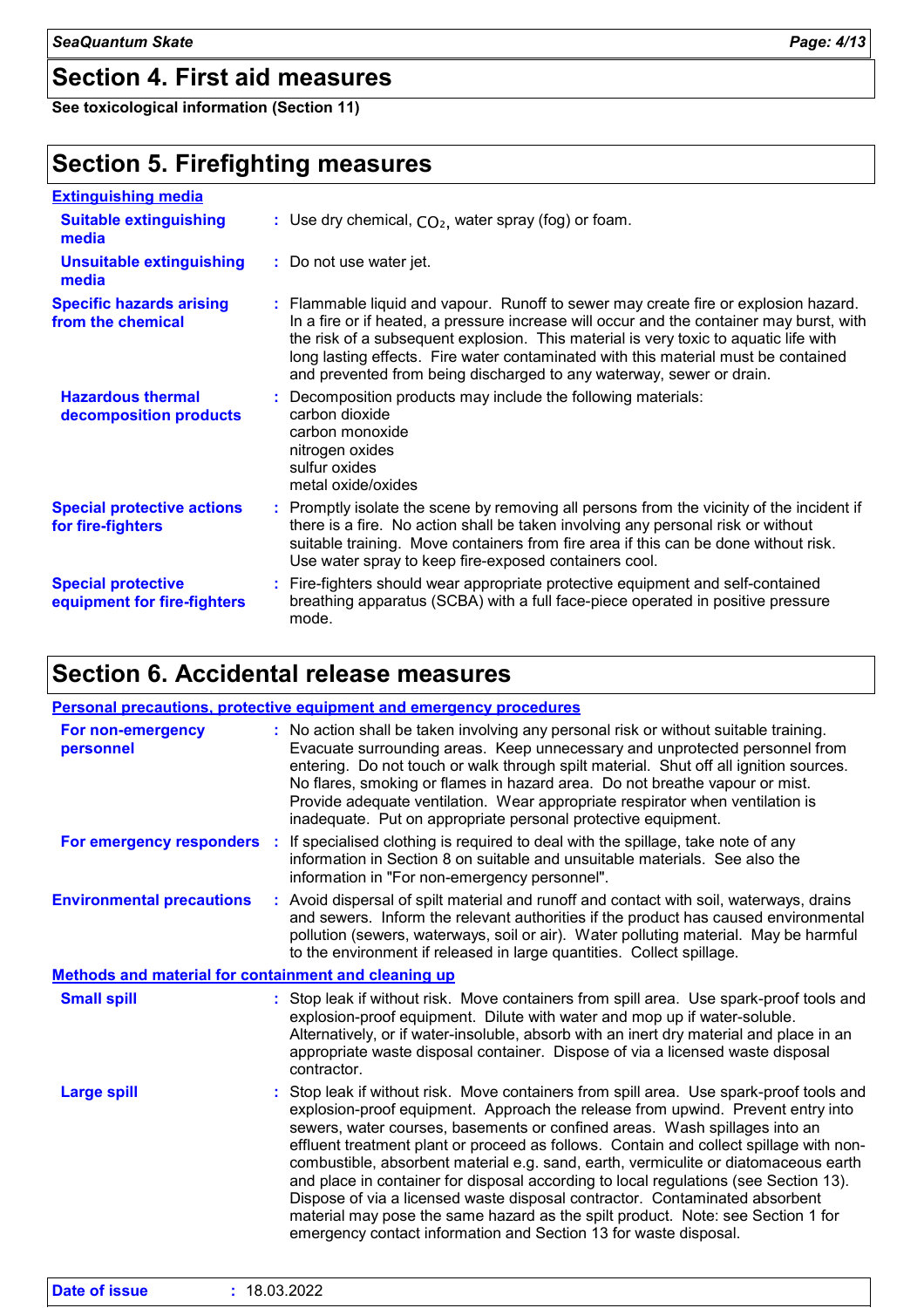# **Section 7. Handling and storage**

| <b>Precautions for safe handling</b>                                      |                                                                                                                                                                                                                                                                                                                                                                                                                                                                                                                                                                                                                                                                                                                                                                                                                                                                                                                                                                                                                                                                                                                                                                          |
|---------------------------------------------------------------------------|--------------------------------------------------------------------------------------------------------------------------------------------------------------------------------------------------------------------------------------------------------------------------------------------------------------------------------------------------------------------------------------------------------------------------------------------------------------------------------------------------------------------------------------------------------------------------------------------------------------------------------------------------------------------------------------------------------------------------------------------------------------------------------------------------------------------------------------------------------------------------------------------------------------------------------------------------------------------------------------------------------------------------------------------------------------------------------------------------------------------------------------------------------------------------|
| <b>Protective measures</b>                                                | : Put on appropriate personal protective equipment (see Section 8). Persons with a<br>history of skin sensitization problems should not be employed in any process in<br>which this product is used. Avoid exposure - obtain special instructions before use.<br>Do not handle until all safety precautions have been read and understood. Do not<br>get in eyes or on skin or clothing. Do not breathe vapour or mist. Do not ingest.<br>Avoid release to the environment. Use only with adequate ventilation. Wear<br>appropriate respirator when ventilation is inadequate. Do not enter storage areas<br>and confined spaces unless adequately ventilated. Keep in the original container or<br>an approved alternative made from a compatible material, kept tightly closed when<br>not in use. Store and use away from heat, sparks, open flame or any other ignition<br>source. Use explosion-proof electrical (ventilating, lighting and material handling)<br>equipment. Use only non-sparking tools. Take precautionary measures against<br>electrostatic discharges. Empty containers retain product residue and can be<br>hazardous. Do not reuse container. |
| <b>Advice on general</b><br>occupational hygiene                          | : Eating, drinking and smoking should be prohibited in areas where this material is<br>handled, stored and processed. Workers should wash hands and face before<br>eating, drinking and smoking. Remove contaminated clothing and protective<br>equipment before entering eating areas. See also Section 8 for additional<br>information on hygiene measures.                                                                                                                                                                                                                                                                                                                                                                                                                                                                                                                                                                                                                                                                                                                                                                                                            |
| <b>Conditions for safe storage,</b><br>including any<br>incompatibilities | Store in accordance with local regulations. Store in a segregated and approved<br>area. Store in original container protected from direct sunlight in a dry, cool and well-<br>ventilated area, away from incompatible materials (see Section 10) and food and<br>drink. Store locked up. Eliminate all ignition sources. Separate from oxidising<br>materials. Keep container tightly closed and sealed until ready for use. Containers<br>that have been opened must be carefully resealed and kept upright to prevent<br>leakage. Do not store in unlabelled containers. Use appropriate containment to<br>avoid environmental contamination. See Section 10 for incompatible materials<br>before handling or use.                                                                                                                                                                                                                                                                                                                                                                                                                                                    |

# **Section 8. Exposure controls/personal protection**

#### **Control parameters**

#### **Occupational exposure limits**

| <b>Ingredient name</b>                      |                                                                                                                                                                                                                                                                                                                                                                                                                                                                                     | <b>Exposure limits</b>                                                                                                                                                                                                                              |
|---------------------------------------------|-------------------------------------------------------------------------------------------------------------------------------------------------------------------------------------------------------------------------------------------------------------------------------------------------------------------------------------------------------------------------------------------------------------------------------------------------------------------------------------|-----------------------------------------------------------------------------------------------------------------------------------------------------------------------------------------------------------------------------------------------------|
| dicopper oxide                              |                                                                                                                                                                                                                                                                                                                                                                                                                                                                                     | GBZ 2.1 (China, 8/2019).<br>PC-TWA: 0.2 mg/m <sup>3</sup> , (as Cu) 8 hours.<br>Form: Fume                                                                                                                                                          |
| xylene                                      |                                                                                                                                                                                                                                                                                                                                                                                                                                                                                     | GBZ 2.1 (China, 8/2019).<br>PC-STEL: 100 mg/m <sup>3</sup> 15 minutes.<br>PC-TWA: 50 mg/m <sup>3</sup> 8 hours.                                                                                                                                     |
| ethylbenzene                                |                                                                                                                                                                                                                                                                                                                                                                                                                                                                                     | GBZ 2.1 (China, 8/2019).<br>PC-TWA: 100 mg/m <sup>3</sup> 8 hours.<br>PC-STEL: 150 mg/m <sup>3</sup> 15 minutes.                                                                                                                                    |
| colophony                                   |                                                                                                                                                                                                                                                                                                                                                                                                                                                                                     | ACGIH TLV (United States, 1/2021). Skin<br>sensitiser. Inhalation sensitiser.                                                                                                                                                                       |
| <b>Recommended monitoring</b><br>procedures | If this product contains ingredients with exposure limits, personal, workplace<br>atmosphere or biological monitoring may be required to determine the effectiveness<br>of the ventilation or other control measures and/or the necessity to use respiratory<br>protective equipment. Reference should be made to appropriate monitoring<br>standards. Reference to national guidance documents for methods for the<br>determination of hazardous substances will also be required. |                                                                                                                                                                                                                                                     |
| <b>Appropriate engineering</b><br>controls  | : Use only with adequate ventilation. Use process enclosures, local exhaust<br>limits. Use explosion-proof ventilation equipment.                                                                                                                                                                                                                                                                                                                                                   | ventilation or other engineering controls to keep worker exposure to airborne<br>contaminants below any recommended or statutory limits. The engineering controls<br>also need to keep gas, vapour or dust concentrations below any lower explosive |
| <b>Environmental exposure</b><br>controls   | cases, fume scrubbers, filters or engineering modifications to the process                                                                                                                                                                                                                                                                                                                                                                                                          | : Emissions from ventilation or work process equipment should be checked to ensure<br>they comply with the requirements of environmental protection legislation. In some                                                                            |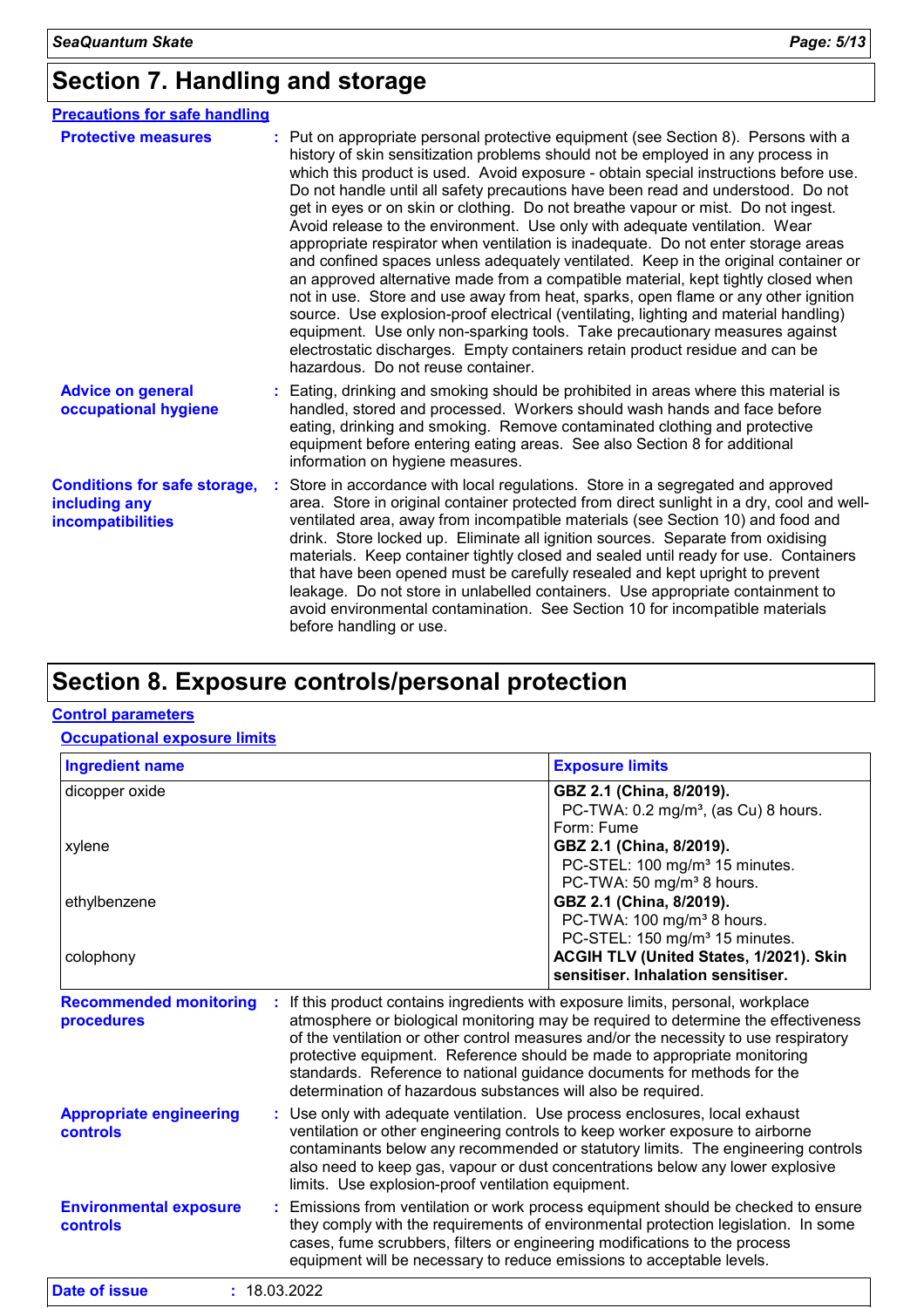### **Section 8. Exposure controls/personal protection**

| <b>Individual protection measures</b> |                                                                                                                                                                                                                                                                                                                                                                                                                                                                                                                                                                                                                                                                                                                                                                                                                                                                                                                                                                                                                                                                                       |
|---------------------------------------|---------------------------------------------------------------------------------------------------------------------------------------------------------------------------------------------------------------------------------------------------------------------------------------------------------------------------------------------------------------------------------------------------------------------------------------------------------------------------------------------------------------------------------------------------------------------------------------------------------------------------------------------------------------------------------------------------------------------------------------------------------------------------------------------------------------------------------------------------------------------------------------------------------------------------------------------------------------------------------------------------------------------------------------------------------------------------------------|
| <b>Hygiene measures</b>               | : Wash hands, forearms and face thoroughly after handling chemical products, before<br>eating, smoking and using the lavatory and at the end of the working period.<br>Appropriate techniques should be used to remove potentially contaminated clothing.<br>Contaminated work clothing should not be allowed out of the workplace. Wash<br>contaminated clothing before reusing. Ensure that eyewash stations and safety<br>showers are close to the workstation location.                                                                                                                                                                                                                                                                                                                                                                                                                                                                                                                                                                                                           |
| <b>Eye protection</b>                 | Safety eyewear complying to EN 166 should be used when a risk assessment<br>indicates this is necessary to avoid exposure to liquid splashes, mists, gases or<br>dusts. If contact is possible, the following protection should be worn, unless the<br>assessment indicates a higher degree of protection: chemical splash goggles and/<br>or face shield. If inhalation hazards exist, a full-face respirator may be required<br>instead.                                                                                                                                                                                                                                                                                                                                                                                                                                                                                                                                                                                                                                            |
| <b>Skin protection</b>                |                                                                                                                                                                                                                                                                                                                                                                                                                                                                                                                                                                                                                                                                                                                                                                                                                                                                                                                                                                                                                                                                                       |
| <b>Hand protection</b>                | : Chemical-resistant, impervious gloves complying with an approved standard should<br>be worn at all times when handling chemical products if a risk assessment indicates<br>this is necessary. Considering the parameters specified by the glove manufacturer,<br>check during use that the gloves are still retaining their protective properties. It<br>should be noted that the time to breakthrough for any glove material may be<br>different for different glove manufacturers. In the case of mixtures, consisting of<br>several substances, the protection time of the gloves cannot be accurately<br>estimated.                                                                                                                                                                                                                                                                                                                                                                                                                                                             |
|                                       | There is no one glove material or combination of materials that will give unlimited<br>resistance to any individual or combination of chemicals.<br>The breakthrough time must be greater than the end use time of the product.<br>The instructions and information provided by the glove manufacturer on use,<br>storage, maintenance and replacement must be followed.<br>Gloves should be replaced regularly and if there is any sign of damage to the glove<br>material.<br>Always ensure that gloves are free from defects and that they are stored and used<br>correctly.<br>The performance or effectiveness of the glove may be reduced by physical/chemical<br>damage and poor maintenance.<br>Barrier creams may help to protect the exposed areas of the skin but should not be<br>applied once exposure has occurred.<br>Wear suitable gloves tested to EN374.<br>Not recommended, gloves (breakthrough time) < 1 hour: neoprene, butyl rubber,<br><b>PVC</b><br>Recommended, gloves(breakthrough time) > 8 hours: nitrile rubber, 4H, Teflon,<br>polyvinyl alcohol (PVA) |
| <b>Body protection</b>                | : Personal protective equipment for the body should be selected based on the task                                                                                                                                                                                                                                                                                                                                                                                                                                                                                                                                                                                                                                                                                                                                                                                                                                                                                                                                                                                                     |
|                                       | being performed and the risks involved and should be approved by a specialist<br>before handling this product. When there is a risk of ignition from static electricity,<br>wear anti-static protective clothing. For the greatest protection from static<br>discharges, clothing should include anti-static overalls, boots and gloves.                                                                                                                                                                                                                                                                                                                                                                                                                                                                                                                                                                                                                                                                                                                                              |
| <b>Other skin protection</b>          | : Appropriate footwear and any additional skin protection measures should be<br>selected based on the task being performed and the risks involved and should be<br>approved by a specialist before handling this product.                                                                                                                                                                                                                                                                                                                                                                                                                                                                                                                                                                                                                                                                                                                                                                                                                                                             |
| <b>Respiratory protection</b>         | Based on the hazard and potential for exposure, select a respirator that meets the<br>appropriate standard or certification. Respirators must be used according to a<br>respiratory protection program to ensure proper fitting, training, and other important<br>aspects of use.                                                                                                                                                                                                                                                                                                                                                                                                                                                                                                                                                                                                                                                                                                                                                                                                     |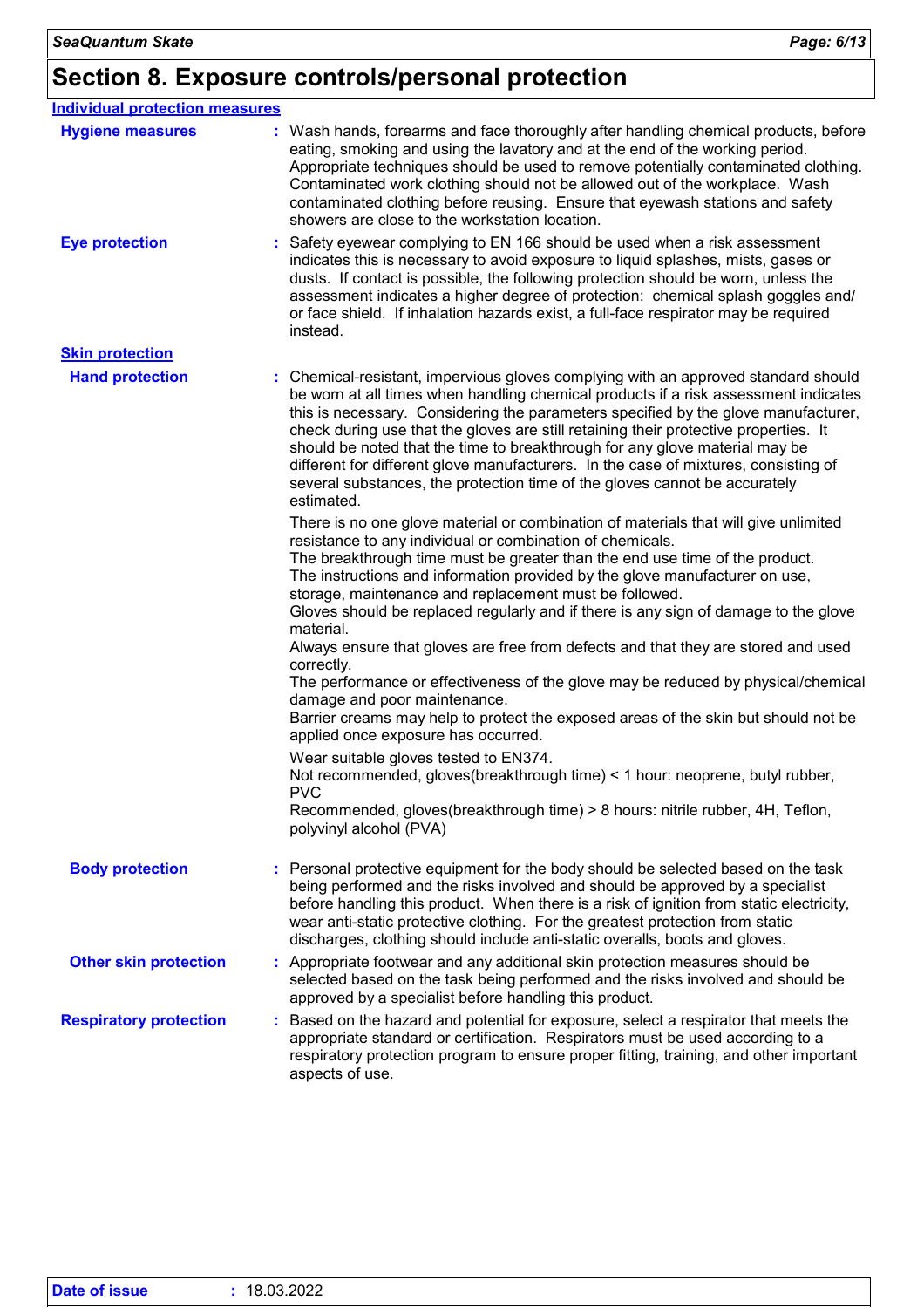# **Section 9. Physical and chemical properties**

| <b>Appearance</b>                                 |                                                                                                                                     |
|---------------------------------------------------|-------------------------------------------------------------------------------------------------------------------------------------|
| <b>Physical state</b>                             | $:$ Liquid.                                                                                                                         |
| <b>Colour</b>                                     | $:$ Red                                                                                                                             |
| <b>Odour</b>                                      | : Hydrocarbon.                                                                                                                      |
| <b>Odour threshold</b>                            | : Not available.                                                                                                                    |
| pH                                                | : Not applicable.                                                                                                                   |
| <b>Melting point</b>                              | : Not applicable.                                                                                                                   |
| <b>Boiling point</b>                              | : Lowest known value: 136.1°C (277°F) (ethylbenzene). Weighted average: 140.91°C<br>$(285.6^{\circ}F)$                              |
| <b>Flash point</b>                                | : Closed cup: $25^{\circ}$ C (77 $^{\circ}$ F)                                                                                      |
| <b>Burning time</b>                               | : Not applicable.                                                                                                                   |
| <b>Burning rate</b>                               | : Not applicable.                                                                                                                   |
| <b>Evaporation rate</b>                           | : Highest known value: 0.84 (ethylbenzene) Weighted average: 0.79 compared with<br>butyl acetate                                    |
| <b>Flammability (solid, gas)</b>                  | : Not applicable.                                                                                                                   |
| Lower and upper explosive<br>(flammable) limits   | $: 0.8 - 7.6%$                                                                                                                      |
| <b>Vapour pressure</b>                            | : Highest known value: 1.2 kPa (9.3 mm Hg) (at $20^{\circ}$ C) (ethylbenzene). Weighted<br>average: 0.98 kPa (7.35 mm Hg) (at 20°C) |
| <b>Vapour density</b>                             | : Highest known value: $3.7$ (Air = 1) (xylene). Weighted average: $3.7$ (Air = 1)                                                  |
| <b>Relative density</b>                           | : $1.935$ g/cm <sup>3</sup>                                                                                                         |
| <b>Solubility</b>                                 | : Insoluble in the following materials: cold water and hot water.                                                                   |
| <b>Partition coefficient: n-</b><br>octanol/water | : Not available.                                                                                                                    |
| <b>Auto-ignition temperature</b>                  | : Lowest known value: 280 to $470^{\circ}$ C (536 to 878 $^{\circ}$ F) (hydrocarbons, C9, aromatics).                               |
| <b>Decomposition temperature</b>                  | : Not available.                                                                                                                    |
| <b>SADT</b>                                       | : Not available.                                                                                                                    |
| <b>Viscosity</b>                                  | : Kinematic (40°C): $>20.5$ mm <sup>2</sup> /s ( $>20.5$ cSt)                                                                       |

# **Section 10. Stability and reactivity**

| <b>Reactivity</b>                                     | : No specific test data related to reactivity available for this product or its ingredients.                                                                                 |
|-------------------------------------------------------|------------------------------------------------------------------------------------------------------------------------------------------------------------------------------|
| <b>Chemical stability</b>                             | : The product is stable.                                                                                                                                                     |
| <b>Possibility of hazardous</b><br>reactions          | : Under normal conditions of storage and use, hazardous reactions will not occur.                                                                                            |
| <b>Conditions to avoid</b>                            | : Avoid all possible sources of ignition (spark or flame). Do not pressurise, cut, weld,<br>braze, solder, drill, grind or expose containers to heat or sources of ignition. |
| <b>Incompatible materials</b>                         | : Keep away from the following materials to prevent strong exothermic reactions:<br>oxidising agents, strong alkalis, strong acids.                                          |
| <b>Hazardous decomposition</b><br>products            | : Under normal conditions of storage and use, hazardous decomposition products<br>should not be produced.                                                                    |
| Fine dust clouds may form evalorive mixtures with air |                                                                                                                                                                              |

Fine dust clouds may form explosive mixtures with air.

# **Section 11. Toxicological information**

**Information on toxicological effects**

**Acute toxicity**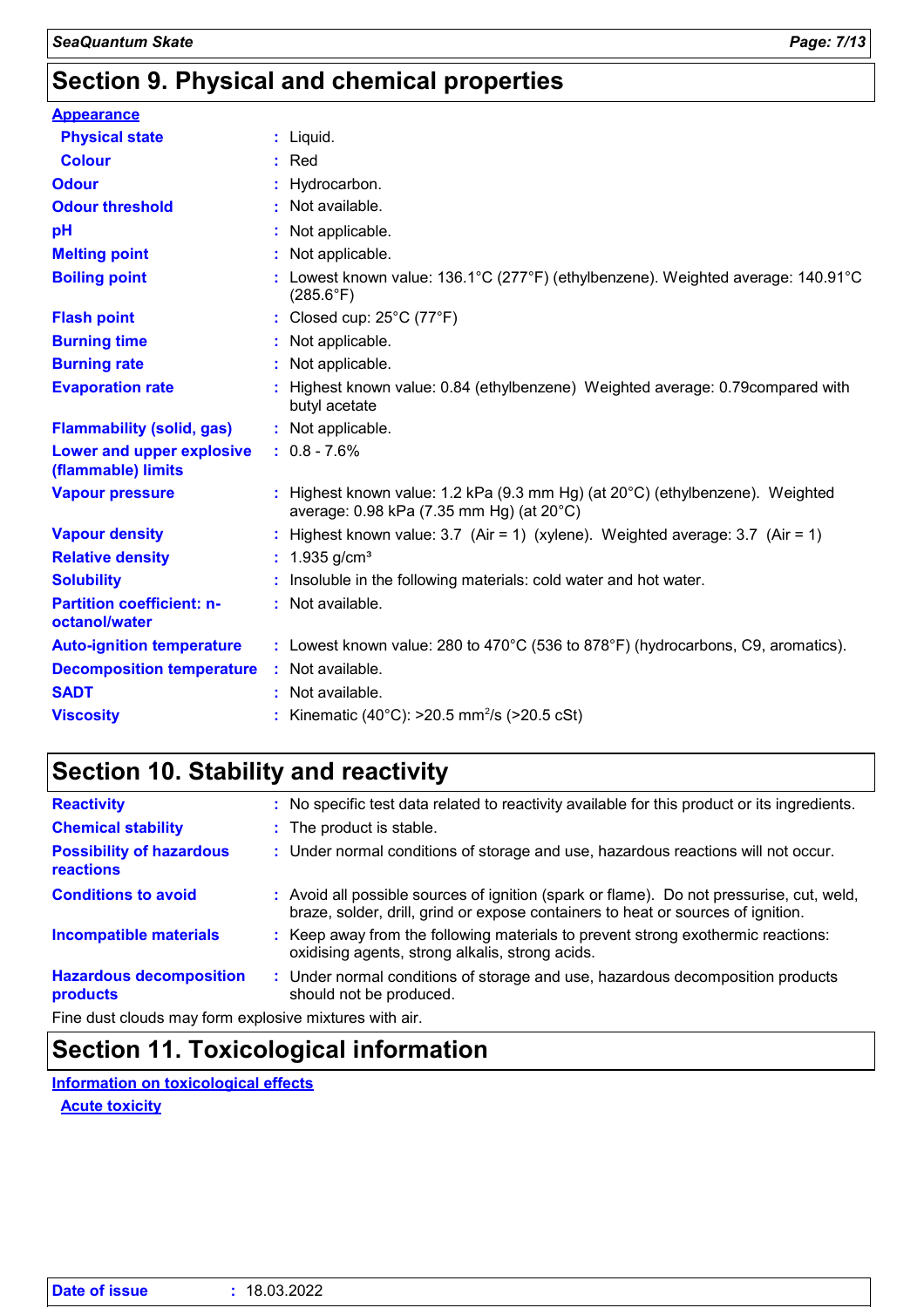# **Section 11. Toxicological information**

| <b>Product/ingredient name</b> | <b>Result</b>                       | <b>Species</b> | <b>Dose</b>         | <b>Exposure</b> |
|--------------------------------|-------------------------------------|----------------|---------------------|-----------------|
| dicopper oxide                 | LC50 Inhalation Dusts and mists Rat |                | $3.34$ mg/l         | 4 hours         |
|                                | LD50 Oral                           | Rat            | 1340 mg/kg          |                 |
| xylene                         | <b>LC50 Inhalation Vapour</b>       | Rat            | $20$ mg/l           | 4 hours         |
|                                | LD50 Oral                           | Rat            | 4300 mg/kg          |                 |
|                                | <b>TDLo Dermal</b>                  | Rabbit         | 4300 mg/kg          |                 |
| ethylbenzene                   | <b>LC50 Inhalation Vapour</b>       | Rat - Male     | $17.8$ mg/l         | 4 hours         |
|                                | LD50 Dermal                         | Rabbit         | >5000 mg/kg         | -               |
|                                | LD50 Oral                           | Rat            | 3500 mg/kg          | $\blacksquare$  |
| copper pyrithione              | LC50 Inhalation Dusts and mists Rat |                | $70 \text{ mg/m}^3$ | 4 hours         |
|                                | LD50 Dermal                         | Rabbit         | $300$ mg/kg         |                 |
|                                | LD50 Oral                           | Rat            | $200$ mg/kg         |                 |

#### **Irritation/Corrosion**

| <b>Product/ingredient name</b> | <b>Result</b>                         | <b>Species</b>                     | <b>Score</b> | <b>Exposure</b>           | <b>Observation</b> |
|--------------------------------|---------------------------------------|------------------------------------|--------------|---------------------------|--------------------|
| dicopper oxide                 | Eyes - Cornea opacity                 | Rabbit                             |              | 72 hours                  |                    |
|                                | Eyes - Redness of the<br>conjunctivae | Rabbit                             |              | 48 hours                  |                    |
| xylene                         | Eyes - Mild irritant                  | Rabbit                             |              | 87 milligrams             |                    |
|                                | Skin - Mild irritant                  | Rat                                |              | 8 hours 60<br>microliters |                    |
| zinc oxide                     | Eyes - Mild irritant                  | Rabbit                             |              | 24 hours 500<br>mg        |                    |
|                                | Skin - Mild irritant                  | Rabbit                             |              | 24 hours 500<br>mg        |                    |
| copper pyrithione              | Eyes - Severe irritant                | Mammal -<br>species<br>unspecified |              |                           |                    |
|                                | Skin - Irritant                       | Mammal -<br>species<br>unspecified |              |                           |                    |

#### **Sensitisation**

| <b>Product/ingredient name</b> | <b>Route of</b><br><b>exposure</b> | <b>Species</b>                  | <b>Result</b> |
|--------------------------------|------------------------------------|---------------------------------|---------------|
| colophony                      | skin                               | Mammal - species<br>unspecified | Sensitising   |

#### **Mutagenicity**

Not available.

#### **Carcinogenicity**

Not available.

#### **Reproductive toxicity**

| <b>Product/ingredient name</b> | <b>Maternal</b><br>toxicity | <b>Fertility</b> | Developmental Species<br>toxin |                                 | <b>Dose</b>                        | <b>Exposure</b> |
|--------------------------------|-----------------------------|------------------|--------------------------------|---------------------------------|------------------------------------|-----------------|
| copper pyrithione              |                             |                  | Positive                       | Mammal - species<br>unspecified | Route of<br>exposure<br>unreported |                 |

#### **Teratogenicity**

Not available.

**Specific target organ toxicity (single exposure)**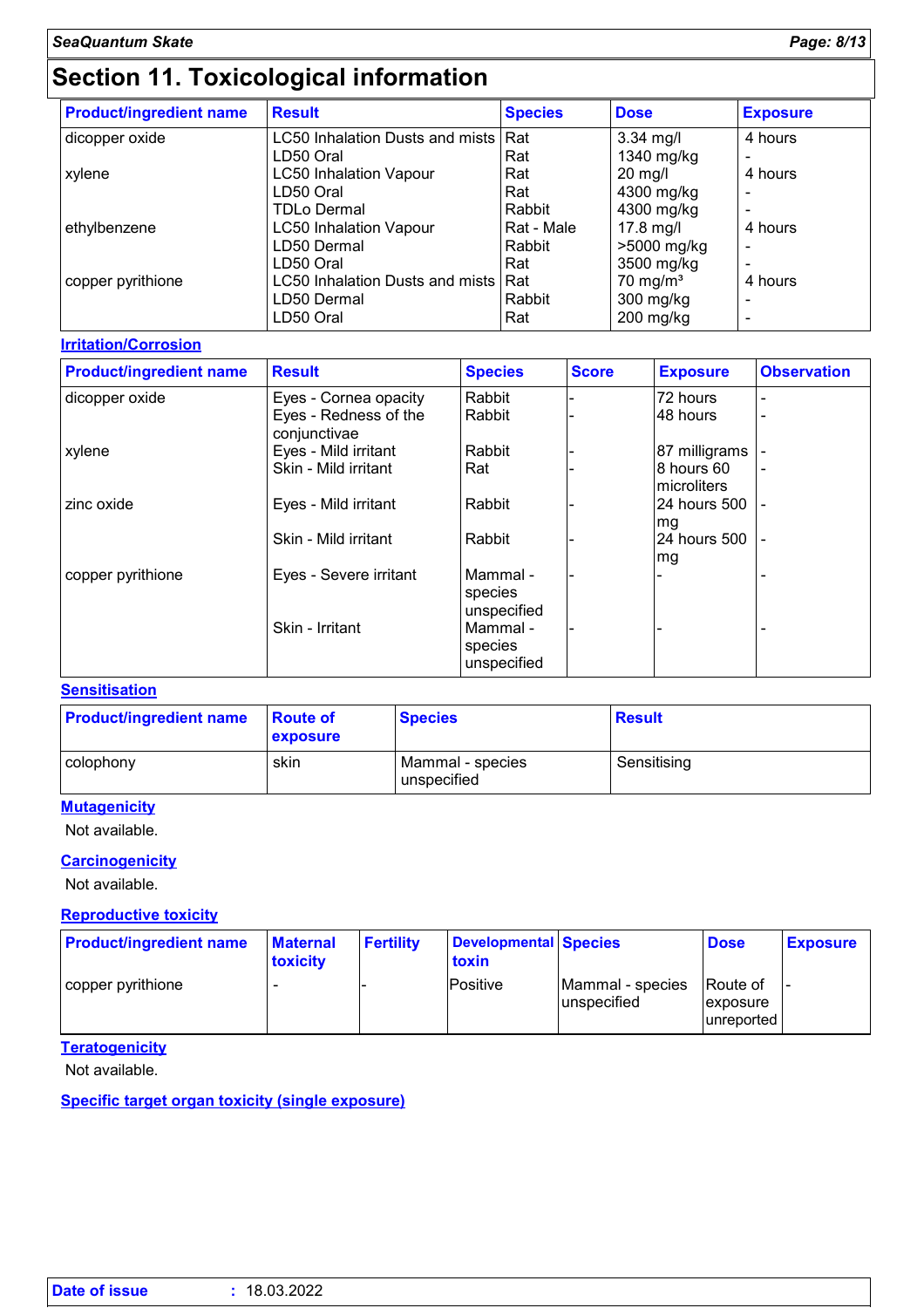# **Section 11. Toxicological information**

| <b>Name</b>                 | <b>Category</b> | <b>Route of</b><br>exposure | <b>Target organs</b>                   |
|-----------------------------|-----------------|-----------------------------|----------------------------------------|
| xylene                      | Category 3      |                             | Respiratory tract<br>irritation        |
| hydrocarbons, C9, aromatics | Category 3      |                             | Respiratory tract<br>irritation        |
|                             | Category 3      |                             | Narcotic effects                       |
| copper pyrithione           | Category 3      |                             | <b>Respiratory tract</b><br>irritation |

#### **Specific target organ toxicity (repeated exposure)**

| <b>Name</b>       | <b>Category</b> | <b>Route of</b><br><b>exposure</b> | <b>Target organs</b> |
|-------------------|-----------------|------------------------------------|----------------------|
| ethylbenzene      | Category 2      | . .                                | nervous system       |
| copper pyrithione | Category 1      | . .                                |                      |

#### **Aspiration hazard**

| <b>Name</b>                 | <b>Result</b>                         |
|-----------------------------|---------------------------------------|
| xylene                      | <b>ASPIRATION HAZARD - Category 1</b> |
| ethylbenzene                | <b>ASPIRATION HAZARD - Category 1</b> |
| hydrocarbons, C9, aromatics | <b>ASPIRATION HAZARD - Category 1</b> |

#### **Information on likely routes :** Not available. **of exposure**

#### **Potential acute health effects**

| <b>Eve contact</b>  | : Causes serious eye damage.                                   |
|---------------------|----------------------------------------------------------------|
| <b>Inhalation</b>   | : Harmful if inhaled.                                          |
| <b>Skin contact</b> | : Causes skin irritation. May cause an allergic skin reaction. |
| Ingestion           | : Harmful if swallowed.                                        |

#### **Symptoms related to the physical, chemical and toxicological characteristics**

| <b>Eye contact</b>  | : Adverse symptoms may include the following:<br>pain<br>watering<br>redness                           |
|---------------------|--------------------------------------------------------------------------------------------------------|
| <b>Inhalation</b>   | $:$ No specific data.                                                                                  |
| <b>Skin contact</b> | : Adverse symptoms may include the following:<br>pain or irritation<br>redness<br>blistering may occur |
| <b>Ingestion</b>    | : Adverse symptoms may include the following:<br>stomach pains                                         |

#### **Delayed and immediate effects as well as chronic effects from short and long-term exposure Short term exposure**

| <b>Potential immediate</b><br>effects   | $:$ Not available. |  |  |  |  |
|-----------------------------------------|--------------------|--|--|--|--|
| <b>Potential delayed effects</b>        | : Not available.   |  |  |  |  |
| Long term exposure                      |                    |  |  |  |  |
| <b>Potential immediate</b><br>effects   | $:$ Not available. |  |  |  |  |
| <b>Potential delayed effects</b>        | : Not available.   |  |  |  |  |
| <b>Potential chronic health effects</b> |                    |  |  |  |  |
|                                         |                    |  |  |  |  |

Not available.

| Date of issue | : 18.03.2022 |
|---------------|--------------|
|---------------|--------------|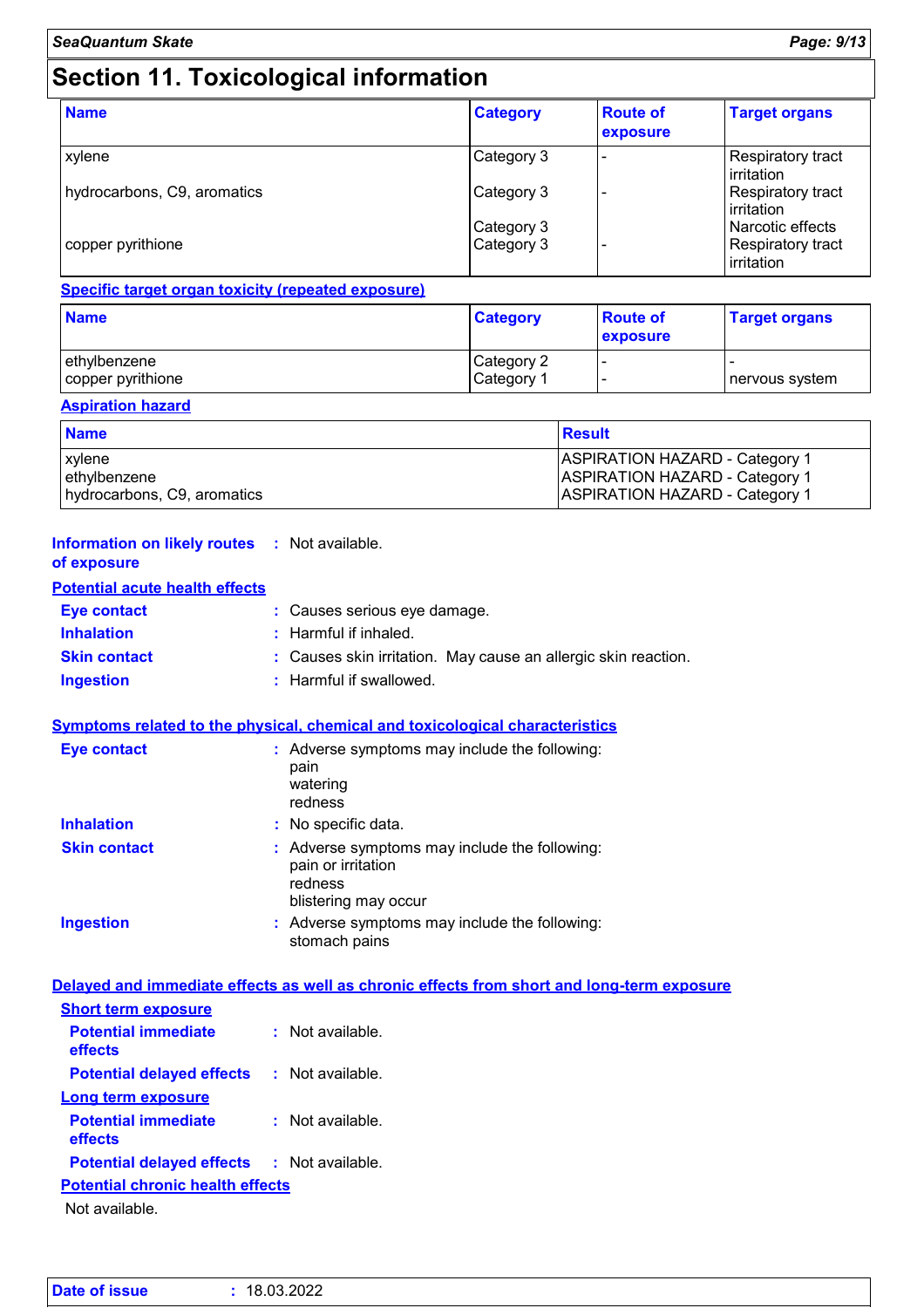# **Section 11. Toxicological information**

| May cause damage to organs through prolonged or repeated exposure. Once<br><b>General</b><br>sensitized, a severe allergic reaction may occur when subsequently exposed to very<br>low levels. |                                                                                             |  |
|------------------------------------------------------------------------------------------------------------------------------------------------------------------------------------------------|---------------------------------------------------------------------------------------------|--|
| <b>Carcinogenicity</b>                                                                                                                                                                         | : Suspected of causing cancer. Risk of cancer depends on duration and level of<br>exposure. |  |
| <b>Mutagenicity</b>                                                                                                                                                                            | : No known significant effects or critical hazards.                                         |  |
| <b>Teratogenicity</b>                                                                                                                                                                          | : No known significant effects or critical hazards.                                         |  |
| <b>Developmental effects</b>                                                                                                                                                                   | : No known significant effects or critical hazards.                                         |  |
| <b>Fertility effects</b>                                                                                                                                                                       | : No known significant effects or critical hazards.                                         |  |

#### **Numerical measures of toxicity**

#### **Acute toxicity estimates**

| <b>Route</b>                 | <b>ATE value</b> |
|------------------------------|------------------|
| Oral                         | 929.71 mg/kg     |
| Dermal                       | 5556.4 mg/kg     |
| Inhalation (vapours)         | 143.12 mg/l      |
| Inhalation (dusts and mists) | $2.66$ mg/l      |

# **Section 12. Ecological information**

#### **Toxicity**

| <b>Product/ingredient name</b> | <b>Result</b>                      | <b>Species</b>                      | <b>Exposure</b> |
|--------------------------------|------------------------------------|-------------------------------------|-----------------|
| dicopper oxide                 | Acute LC50 0.075 mg/l Fresh water  | Fish - Danio rerio                  | 96 hours        |
|                                | Chronic NOEC 0.001 mg/l            | Algae                               |                 |
|                                | Chronic NOEC 0.0052 mg/l           | Algae                               |                 |
| xylene                         | Acute LC50 8500 µg/l Marine water  | Crustaceans - Palaemonetes<br>pugio | 48 hours        |
|                                | Acute LC50 13400 µg/l Fresh water  | Fish - Pimephales promelas          | 96 hours        |
| ethylbenzene                   | Acute EC50 7700 µg/l Marine water  | Algae - Skeletonema costatum        | 96 hours        |
|                                | Acute EC50 2.93 mg/l               | Daphnia                             | 48 hours        |
|                                | Acute LC50 4.2 mg/l                | Fish                                | 96 hours        |
| zinc oxide                     | Acute LC50 1.1 ppm Fresh water     | Fish - Oncorhynchus mykiss          | 96 hours        |
|                                | Chronic NOEC 0.02 mg/l Fresh water | Algae - Pseudokirchneriella         | 72 hours        |
|                                |                                    | subcapitata - Exponential           |                 |
|                                |                                    | growth phase                        |                 |
| hydrocarbons, C9, aromatics    | Acute EC50 <10 mg/l                | Daphnia                             | 48 hours        |
|                                | Acute IC50 <10 mg/l                | Algae                               | 72 hours        |
|                                | Acute LC50 <10 mg/l                | Fish                                | 96 hours        |
| copper pyrithione              | Acute EC50 0.022 mg/l              | Daphnia                             | 48 hours        |
|                                | Acute IC50 0.035 mg/l              | Algae                               | 120 hours       |
|                                | Acute LC50 0.0043 mg/l             | Fish                                | 96 hours        |
|                                | Chronic NOEC 0.00046 mg/l          | Algae - Skeletonema costatum        | 120 hours       |

#### **Persistence/degradability**

| <b>Product/ingredient name</b> | <b>Aquatic half-life</b> | <b>Photolysis</b> | Biodegradability |
|--------------------------------|--------------------------|-------------------|------------------|
| dicopper oxide                 |                          |                   | Not readily      |
| xylene                         |                          |                   | Readily          |
| ethylbenzene                   |                          |                   | Readily          |
| zinc oxide                     |                          |                   | Not readily      |
| hydrocarbons, C9, aromatics  - |                          |                   | Not readily      |

#### **Bioaccumulative potential**

| <b>Date of issue</b> | 18.03.2022 |
|----------------------|------------|
|                      |            |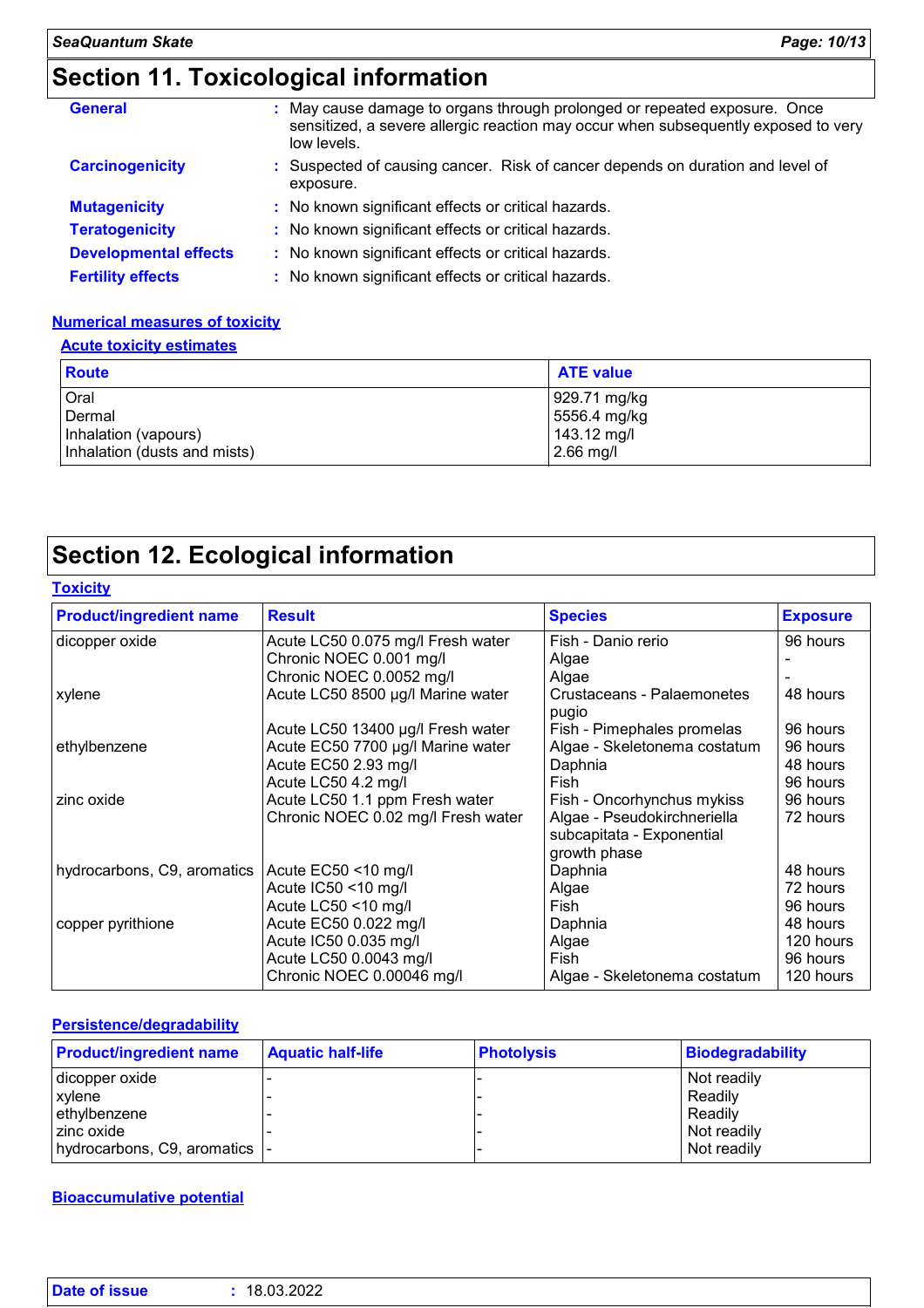# **Section 12. Ecological information**

| <b>Product/ingredient name</b> | $\mathsf{LogP}_\mathsf{ow}$ | <b>BCF</b>  | <b>Potential</b> |
|--------------------------------|-----------------------------|-------------|------------------|
| xylene                         | 3.12                        | 8.1 to 25.9 | low              |
| ethylbenzene                   | 3.6                         |             | low              |
| I zinc oxide                   |                             | 28960       | high             |
| colophony                      | 1.9 to 7.7                  |             | high             |
| hydrocarbons, C9, aromatics    |                             | 10 to 2500  | high             |

#### **Mobility in soil**

**Soil/water partition coefficient (KOC)**

**Other adverse effects** : No known significant effects or critical hazards.

### **Section 13. Disposal considerations**

| <b>Disposal methods</b> | : The generation of waste should be avoided or minimised wherever possible.<br>Disposal of this product, solutions and any by-products should at all times comply<br>with the requirements of environmental protection and waste disposal legislation<br>and any regional local authority requirements. Dispose of surplus and non-<br>recyclable products via a licensed waste disposal contractor. Waste should not be<br>disposed of untreated to the sewer unless fully compliant with the requirements of<br>all authorities with jurisdiction. Waste packaging should be recycled. Incineration or<br>landfill should only be considered when recycling is not feasible. This material and<br>its container must be disposed of in a safe way. Care should be taken when<br>handling emptied containers that have not been cleaned or rinsed out. Empty<br>containers or liners may retain some product residues. Vapour from product<br>residues may create a highly flammable or explosive atmosphere inside the<br>container. Do not cut, weld or grind used containers unless they have been cleaned<br>thoroughly internally. Avoid dispersal of spilt material and runoff and contact with |
|-------------------------|--------------------------------------------------------------------------------------------------------------------------------------------------------------------------------------------------------------------------------------------------------------------------------------------------------------------------------------------------------------------------------------------------------------------------------------------------------------------------------------------------------------------------------------------------------------------------------------------------------------------------------------------------------------------------------------------------------------------------------------------------------------------------------------------------------------------------------------------------------------------------------------------------------------------------------------------------------------------------------------------------------------------------------------------------------------------------------------------------------------------------------------------------------------------------------------------------------|
|                         | soil, waterways, drains and sewers.                                                                                                                                                                                                                                                                                                                                                                                                                                                                                                                                                                                                                                                                                                                                                                                                                                                                                                                                                                                                                                                                                                                                                                    |

### **Section 14. Transport information**

**Transport within user's premises:** always transport in closed containers that are upright and secure. Ensure that persons transporting the product know what to do in the event of an accident or spillage.

|                                           | <b>UN</b>                                                                                                                                                                                                                       | <b>IMDG</b>                                                                                                                                                                                                                     | <b>IATA</b>                                                                                                                                                                                                                     |
|-------------------------------------------|---------------------------------------------------------------------------------------------------------------------------------------------------------------------------------------------------------------------------------|---------------------------------------------------------------------------------------------------------------------------------------------------------------------------------------------------------------------------------|---------------------------------------------------------------------------------------------------------------------------------------------------------------------------------------------------------------------------------|
| <b>UN number</b>                          | <b>UN1263</b>                                                                                                                                                                                                                   | UN1263                                                                                                                                                                                                                          | UN1263                                                                                                                                                                                                                          |
| <b>UN proper</b><br>shipping name         | Paint                                                                                                                                                                                                                           | Paint. Marine pollutant<br>(dicopper oxide)                                                                                                                                                                                     | Paint                                                                                                                                                                                                                           |
| <b>Transport hazard</b><br>class(es)      | 3                                                                                                                                                                                                                               | 3<br>⋭2                                                                                                                                                                                                                         | 3                                                                                                                                                                                                                               |
| <b>Packing group</b>                      | $\mathbf{III}$                                                                                                                                                                                                                  | Ш                                                                                                                                                                                                                               | Ш                                                                                                                                                                                                                               |
| <b>Environmental</b><br>hazards           | Yes. The environmentally<br>hazardous substance mark is<br>not required.                                                                                                                                                        | Yes.                                                                                                                                                                                                                            | Yes. The environmentally<br>hazardous substance mark is<br>not required.                                                                                                                                                        |
| <b>Special</b><br>precautions for<br>user | Transport within user's<br>premises: always transport in<br>closed containers that are<br>upright and secure. Ensure<br>that persons transporting the<br>product know what to do in the<br>event of an accident or<br>spillage. | Transport within user's<br>premises: always transport in<br>closed containers that are<br>upright and secure. Ensure<br>that persons transporting the<br>product know what to do in the<br>event of an accident or<br>spillage. | Transport within user's<br>premises: always transport in<br>closed containers that are<br>upright and secure. Ensure<br>that persons transporting the<br>product know what to do in the<br>event of an accident or<br>spillage. |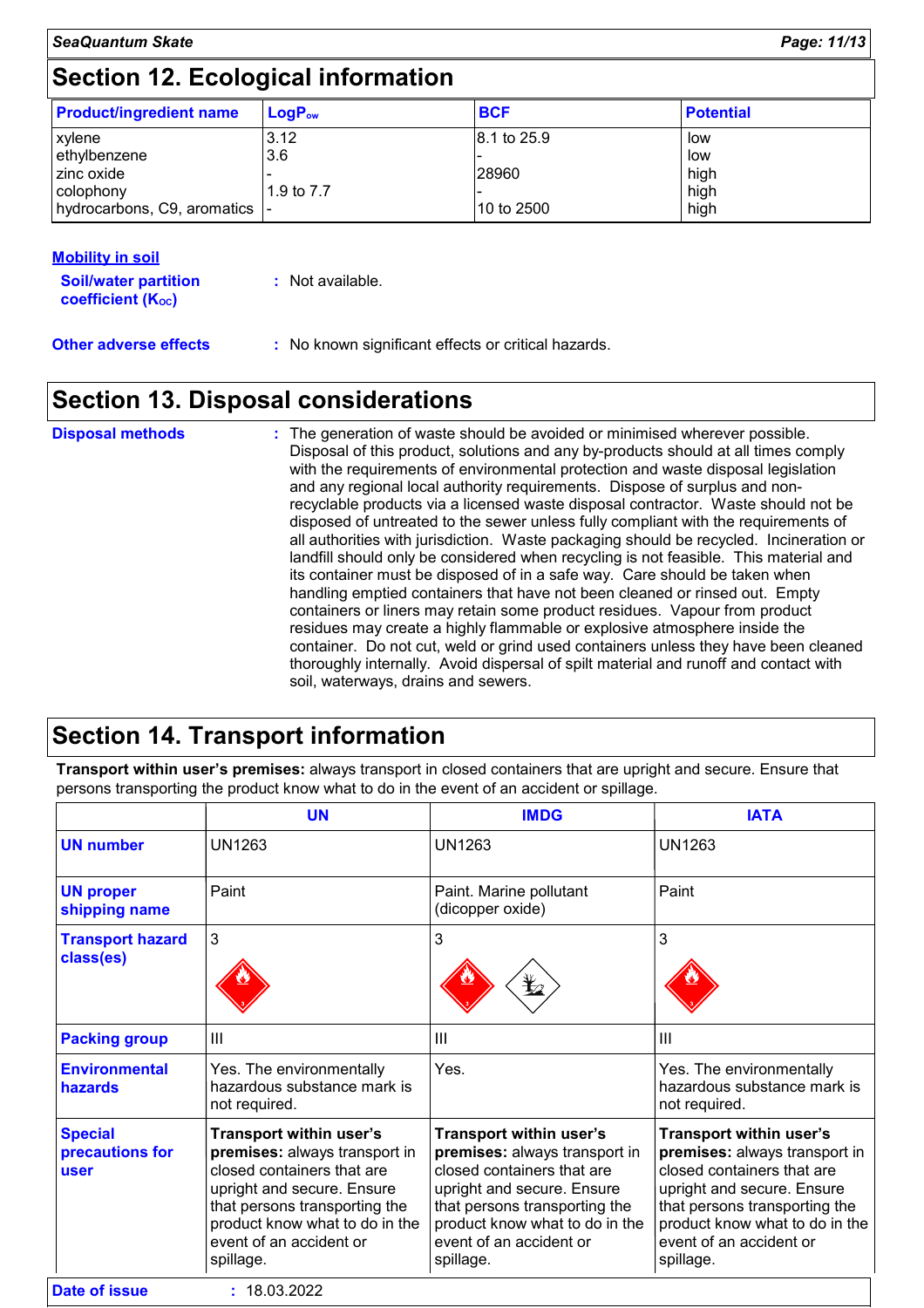### **Section 14. Transport information**

| <b>Additional</b><br><b>information</b>                                                                                                                                   |  |  | The marine pollutant mark is<br>not required when transported<br> in sizes of ≤5 L or ≤5 kg.<br><b>Emergency schedules F-E,</b><br>$S-E$ | The environmentally<br>hazardous substance mark<br>may appear if required by<br>other transportation<br>regulations. |
|---------------------------------------------------------------------------------------------------------------------------------------------------------------------------|--|--|------------------------------------------------------------------------------------------------------------------------------------------|----------------------------------------------------------------------------------------------------------------------|
| <b>Marking</b><br>: The environmental hazardous / marine pollutant mark is only applicable for packages containing<br>more than 5 litres for liquids and 5 kg for solids. |  |  |                                                                                                                                          |                                                                                                                      |

**ADR / RID :** Tunnel restriction code: (D/E) Hazard identification number: 30

### **Section 15. Regulatory information**

**Safety, health and environmental regulations specific for the product:**

#### **Law of the People's Republic of China on the Prevention and Control of Occupational Diseases**

Regulations on the Control over Safety of Dangerous Chemicals Measures for Environmental Management of New Chemical Substances Law of the People's Republic of China on the Prevention and Control of Environment Pollution Caused by Solid Wastes Safety regulations for the use of chemicals in the workplace General Rule for Classification and Hazard Communication of Chemicals

Classification and code of dangerous goods

#### **List of Goods banned for Importing**

None of the components are listed.

#### **List of Goods banned for Exporting**

None of the components are listed.

#### **List of Toxic Chemicals Severely Restricted for Importing & Exporting by China**

None of the components are listed.

### **Section 16. Other information**

| <b>History</b>              |                                                                                                                                                                                                                                                                                                                                                                                                                                                                                                                                                                                                                                                                                                                                                                                                                                                                            |
|-----------------------------|----------------------------------------------------------------------------------------------------------------------------------------------------------------------------------------------------------------------------------------------------------------------------------------------------------------------------------------------------------------------------------------------------------------------------------------------------------------------------------------------------------------------------------------------------------------------------------------------------------------------------------------------------------------------------------------------------------------------------------------------------------------------------------------------------------------------------------------------------------------------------|
| Date of printing            | : 18.03.2022                                                                                                                                                                                                                                                                                                                                                                                                                                                                                                                                                                                                                                                                                                                                                                                                                                                               |
| <b>Key to abbreviations</b> | : ADN = European Provisions concerning the International Carriage of Dangerous<br>Goods by Inland Waterway<br>ADR = The European Agreement concerning the International Carriage of<br>Dangerous Goods by Road<br>ATE = Acute Toxicity Estimate<br><b>BCF</b> = Bioconcentration Factor<br>GHS = Globally Harmonized System of Classification and Labelling of Chemicals<br>IATA = International Air Transport Association<br>IBC = Intermediate Bulk Container<br><b>IMDG = International Maritime Dangerous Goods</b><br>LogPow = logarithm of the octanol/water partition coefficient<br>MARPOL = International Convention for the Prevention of Pollution From Ships,<br>1973 as modified by the Protocol of 1978. ("Marpol" = marine pollution)<br>RID = The Regulations concerning the International Carriage of Dangerous Goods<br>by Rail<br>$UN = United Nations$ |

#### **Notice to reader**

**The information in this document is given to the best of Jotun's knowledge, based on laboratory testing and practical experience. Jotun's products are considered as semi-finished goods and as such, products are often used under conditions beyond Jotun's control. Jotun cannot guarantee anything but the quality of the product itself. Minor product variations may be implemented in order to comply with local requirements. Jotun reserves the right to change the given data without further notice.**

**Users should always consult Jotun for specific guidance on the general suitability of this product for their needs and specific application practices.**

| <b>Date</b><br><b>sue</b><br>. | 18.03.2022 |
|--------------------------------|------------|
|                                |            |